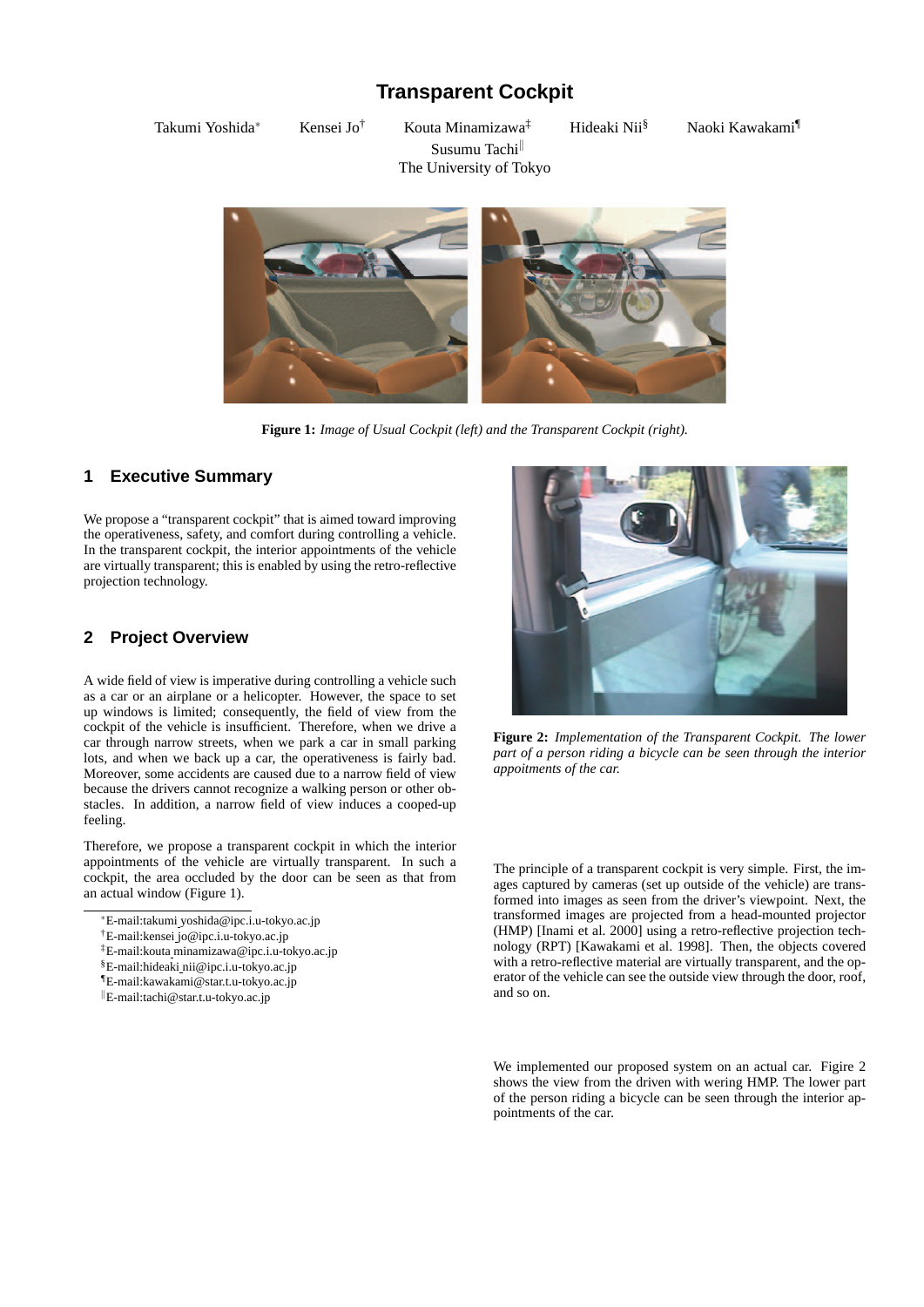

**Figure 3:** *The Ultimate Goal of this Project.*

## **3 Vision**

The transparent cockpit can improve the operativeness, safety, and comfort during controlling the vehicle. For example,

- The driver can conveniently drive a car through narrow streets and back up the car because he or she can see the side of the road and the back of the car (operativeness).
- The number of accidents would decrease because the driver can recognize a walking person or other obstacles (safety).
- The driver has a wider visibility of the sky or the landscape; therefore, he or she may experience a liberating feeling as that obtained while driving a convertible (comfort).

The ultimate goal of the transparent cockpit is that the driver should not feel as if "I am operating a vehicle," but "I am running or flying by myself" (Figure 3). This goal will be achieved in the next few decades.

# **4 Technical Innovations**

There are three elements necessary for realization of the transparent cockpit; (1) The display that superimpose the outside image of the vehicle onto the real world.  $(2)$  The way of getting the image that surrounds the vehicle. (3) To generate appropriate images seen from any viewpoint in the vehicle.

We have already developed the "optical camouflage" technology [Inami et al. 2003] corresponding to (1). Now, we propose a system which enables (2) and (3). By using an imageprocessing technology that combines the images captured from multiple video cameras and using the head-mounted projector equipped with a position sensing device, (2) and (3) are achieved. We describe the detail of the system in following subsections.

In addition, we developed an algorithm for correcting the position of the virtual screen to correctly project the image of the objects that are at any distances.

## **4.1 System Configuration**

Figure 4 shows a system diagram of the transparent cockpit. The process flow of this system is as follows:



**Figure 4:** *System Diagram of The Transparent Cockpit.*

- 1. The multiple wide-angle video cameras are set up outside of the vehicle capture the images along each direction.
- 2. To generate a spherical image that surrounds the vehicle, the captured images are combined. Then, virtual screen is set up in a virtual world formulated in a computer and the spherical image is projected to the screen.
- 3. The viewpoint in the virtual world is determined by the operator's viewpoint measured using the position-sensing device in the HMP.
- 4. By applying the correction algorithm, the positions of the virtual screens are corrected.
- 5. The images seen from operator's viewpoint that is determined in 3 are rendered and projected onto the interior appoitments coverd with the retro-reflective material from the HMP.

## **4.2 Correction Algorithm using Template Matching**

In a conventional optical camouflage system, the distance from the viewpoint to the virtual screen needs to be assumed. Therefore, when there is a subject at a distance that is different from the assumption, the subject is projected at an incorrect scale and position (Figure 5). In the case of transparent cockpit, the subjects are at various distances (such as a walker, guard rail, buildings, a landscape). Therefore, the problem is critical in our system.

Then, we propose an algorithm for correcting the position of the virtual screen using template matching. The following is the process flow of this correcting algorithm (Figure 6). First, a small video camera is set up on the HMP that operator wear. The camera always faces the same direction as operator. Therefore, the image captured by the camera is nearly operators view.

"Image A" is captured by the small video camera near the operator's viewpoint. The gray-painted area represents the vehicle's frame covered with retro-reflective material. The other area is the view from the window. "Image B" is part of the spherical image generated by the images that the video cameras outside of the vehicle capture.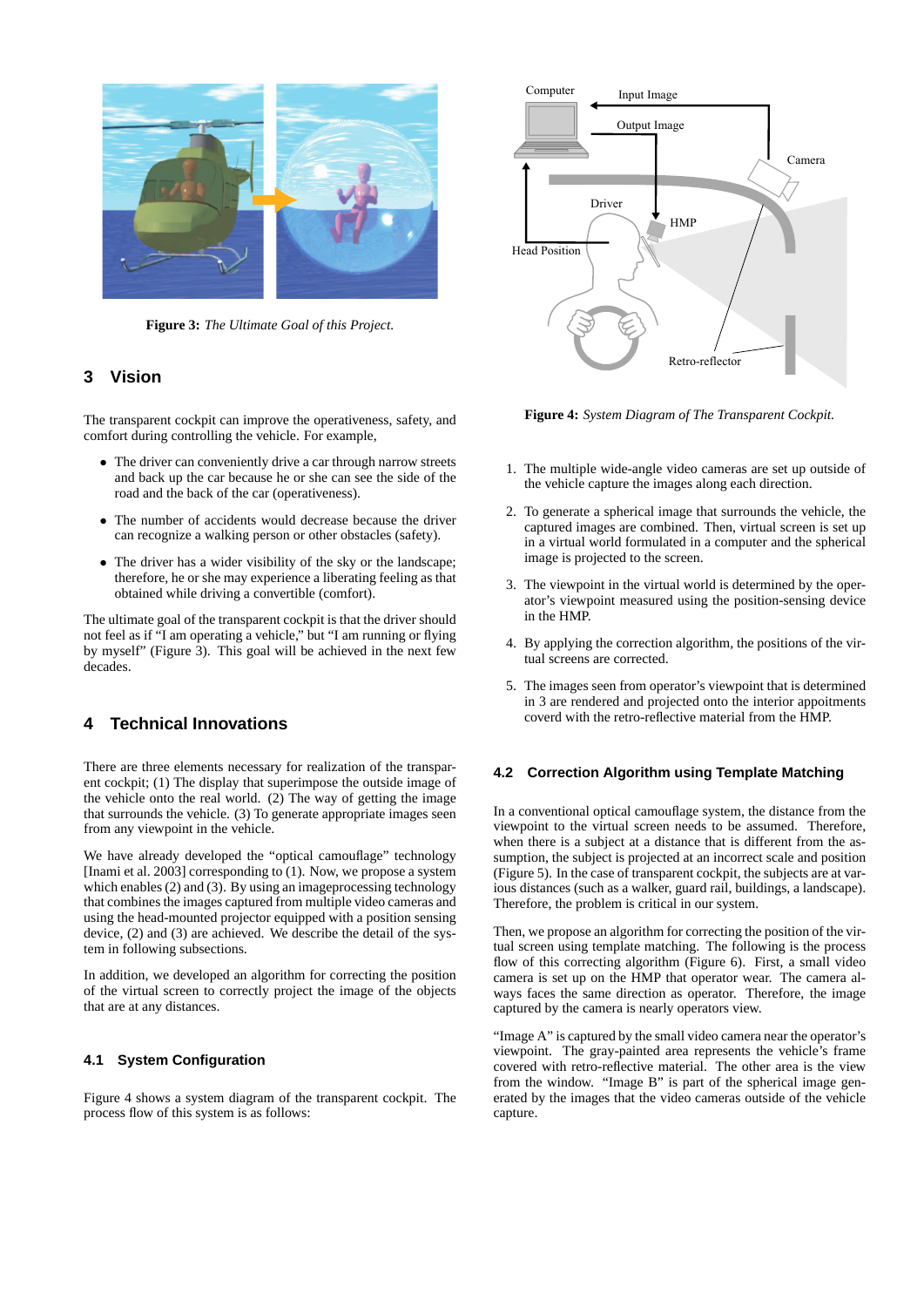

**Figure 5:** *Gap between the Real Object and the Projected Image. Center of the image is the real object seen from the window of the vehicle. The other is the projected image.*



**Figure 6:** *Correction Algorithm. Image A is captured by a video camera on the X'tal visor. Image B is part of the spherical image.*

The window area in image A is obtained from the position information of the operator's viewpoint measured by a position sensing device on the HMP. First, as a template, an image with a suitable size is clipped from the window area in image A. Next, it searches image B for the place where the correlation with the template image is the highest. Then, the correction value is calculated as the position and scale of the template image in image A corresponds with the template matching result. As a result, the position of the virtual screen is determined. The position of the virtual screen can be corrected in real time by performing this process for each frame of the images captured by the video camera.

By using this algorithm, the subject viewed by the operator is projected at the correct distance, and the gap between the real-world image and the projected image gets canceled.



**Figure 7:** *The Principles of RPT.*

## **4.3 Prototype Implementation**

We did a qualitative evaluation experiment of this system. We actually implemented the prototype of the transparent cockpit on a car. As a result, it was confirmed that the driver can see the outside view that can't seen in usual cockpit such as the side of the road, traffic signs on the road, parking lot line, and so on.

# **5 Context**

A head-mounted display (HMD) [Sutherland 1968] or IPT systems such as CAVE [Cruz-Neira et al. 1993] are famous examples of visual displays used in virtual reality systems. They are very useful, but they also have some problems. For example, one of the problem with HMD is the trade-off between high resolution and a wide field of view. On the other hand, IPT system imposes a shadow of the user's body on the virtual environment and the interaction of the user's virtual body with the user's real body. Thus, visual display of virtual reality is still developing. Based on this background, we developed the X'tal vision [Kawakami et al. 1998] at SIGGRAPH 98.

#### **5.1 Retro-reflective Projection Technology (RPT)**

X'tal vision employs the RPT that uses an optical projection technique. Figure 7 shows the principles of the RPT. The image of a virtual object is projected through a pinhole. The projected image is reflected by the retro-reflective screen.

Then, at SIGGRAPH 99, we applied a HMP to a visuo-haptic display using a camouflage technique [Inami et al. 2000]. By using this method, a user can observe a stereoscopic virtual object with an approximately accurate occlusion relationship between the virtual and the actual environments; the user can actually feel the object.

## **5.2 Optical Camouflage**

Optical camouflage [Inami et al. 2003] is a type of active camouflage that uses RPT (Figure 8). The object that needs to be made transparent is painted or covered with a retro-reflective material. Then, a projector projects the background image onto the material making the masked object virtually transparent. The transparent cockpit employs the optical camouflage technique.